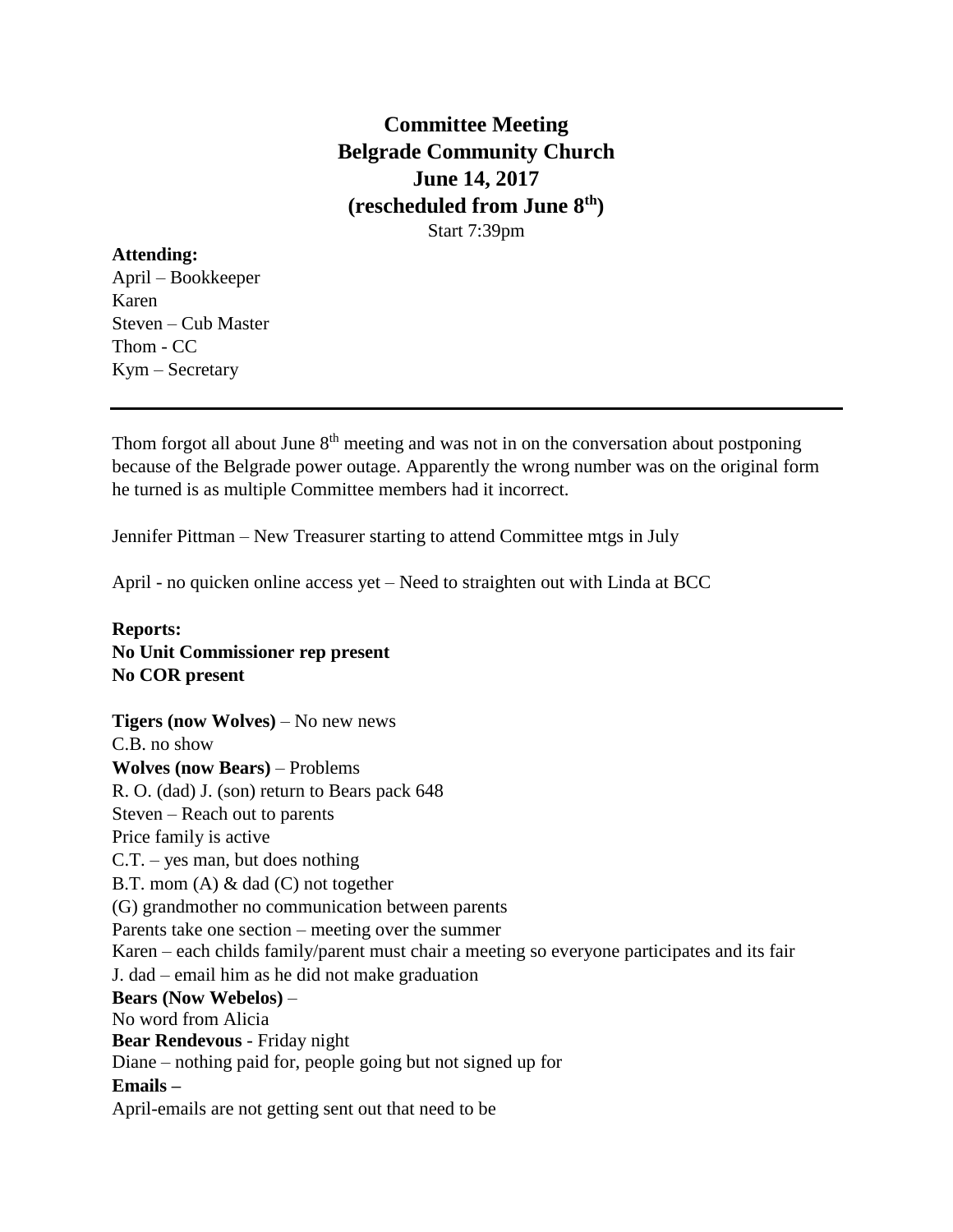Parade-email sent out at the last minute & Steven told pack about it at the pack meeting April - \*\*\*Emails are extremely important & there not getting out!\*\*\* Memorial Day Parade & Bear Rendevous Steven call me if I don't respond

### **Day Camp Training** –

Emails again not sent

**Karen** – has mom in den Stacey Petersen who wants to be involved in the popcorn Stacy Peterson – very organized – has boys in K and  $2<sup>nd</sup>$  grade Donna & Stacey need to have a meeting – Stacey co-chair Husband Bryan Petersen – potential Lions den leader – wants to get all the information Jason K. – 3 Forks den had 1 meeting a month – don't want to overwhelm them Needs a schedule

New Den numbers: Karen Den  $3.1 = 3$  Liberty Den  $3.2 = 7$  $(Wolves = 13 boys)$ 

Popcorn – Drone can be won as a prize this year – Ask Donna

### **New enrollments-**

Admin. Rec. 2 boys signed up at graduation – 1 dropped out stating no time, no money, wanted refund of all daycamp, insurance, dues – mother insistent Julie emailed Diane no one answering – 1 tiger left

**Karen** – said they can sign up year round

Registration – nothing going on for summer  $\&$  spring

**Lions** – sign up at kindergarten sign up **Fall Festival -** Booth spot for fall festival – want same spot - under tree by skate park, need to contact chamber of commerce June 1<sup>st</sup> public recruit tool

**Day Camp –** Steven – fishing station for day camp - dropped the ball for volunteers Trying Diane – call Kristy (on volunteer needs) 8 fishing pools ? – need worms Shark decorations in shed need big display sign on station Boy scouts will be there Kyle  $\&$  Aden – (Alicia son) need to be 14 yrs old and up or with designated adult

**April** – can't get into bank account due to Church For refunds/National Council called – copy of check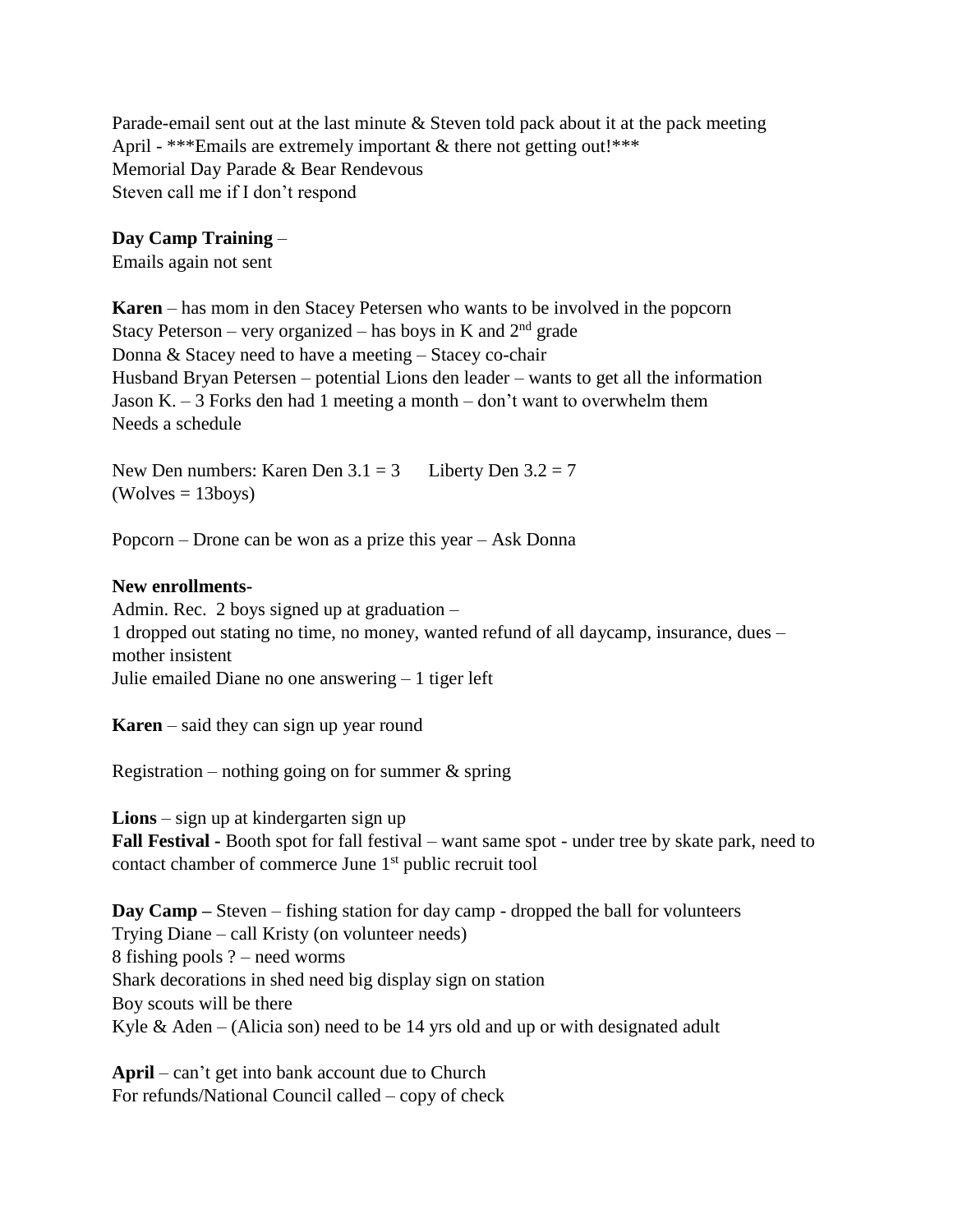Cash refund for Day Camp @ store for pickup **Troop Liason (Karen) –** need more cub & boy scout interaction **Webelos Camp** – April will call Michelle tomorrow **Summer Camp** – Between camps & 50-mile hike

#### **Summer Family Camp Out** – everything is booked up

Forrest Service website inaccurate/USDA office on Huffine - have to go in to reserve Camp spot open is Moose Creek Flat  $-4$  sites  $/5...$  1<sup>st</sup> come 1<sup>st</sup> serve Drive toward Big Sky on highway/past Squaw Creek and Castle Rock / camp site is between river and the highway April and Karen are working out the logistics - tents and campers- they are going up couple days early Tues/Wed – 16 day camp limit - \$15/night group site \$45/day tent pad not the same

Group sites have 1 yr waiting list

Every one is booked up – Petosi is over 2 hrs away Big Timber – to far Karen thought private land – but no water/toilet/electricity Water jugs – Thom has collapsible ones Hood Creek – Hylite on lake – book in July – next years spot

### **Family Hike –** August

 Change to family fun day Fun day no hike – ideas Bouncy house Obstacle course Knot tying station – OSB Contactors donating supplies Leather working Water balloons/guns Dunk Tank Water stations Scavenger Hunt Check for church availability - Karen Inflatables – check on reservation – Big Time Inflatables – April

Shirts – April will get calls made

**Roundtable –** Steven missed – will go to August meeting

**New Business-**Need calander and schedule